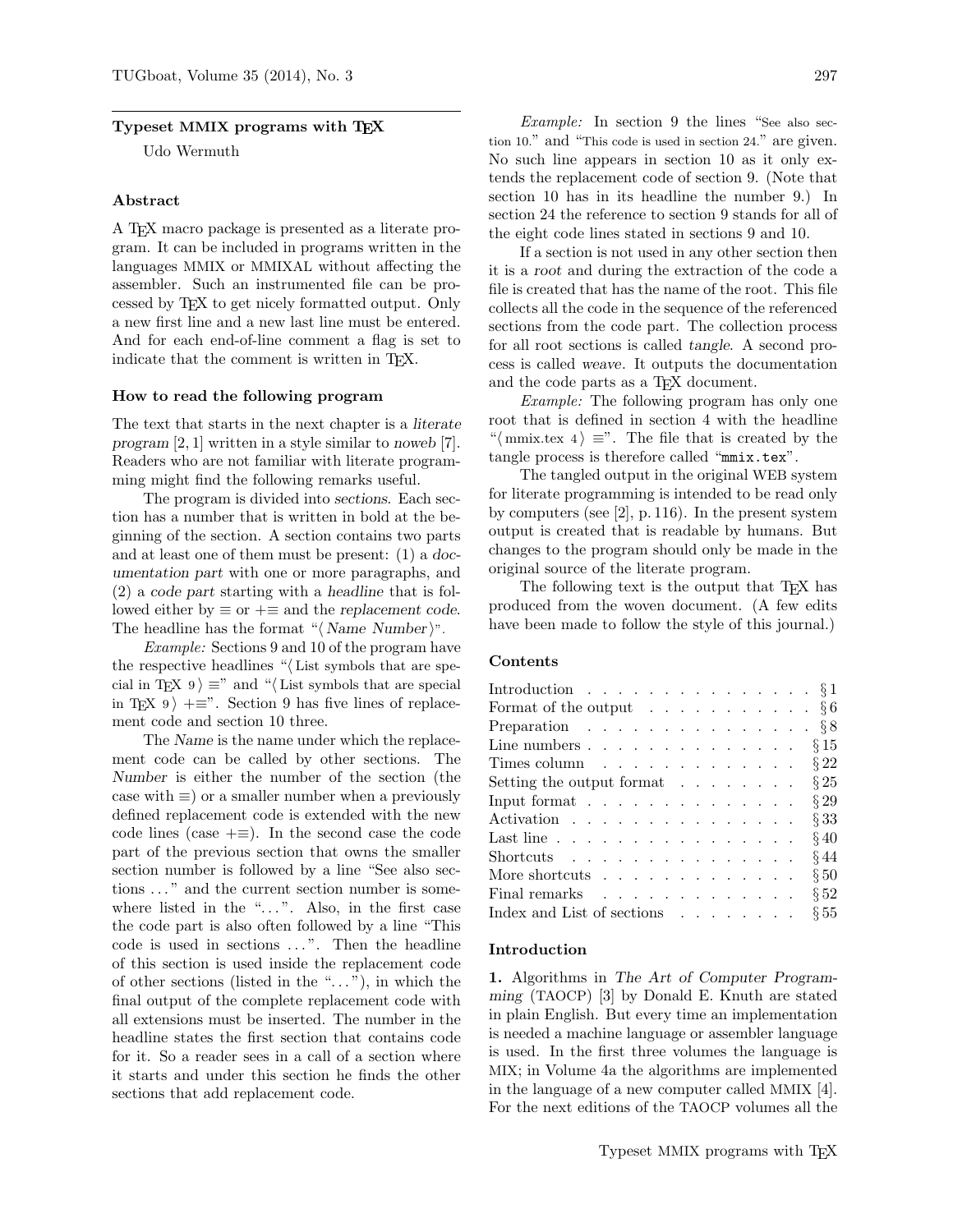MIX programs of the first three volumes must be rewritten either in MMIX or in the new assembler language MMIXAL. On his web page http://wwwcs-staff.stanford.edu/~uno/mmix.html, Knuth asks volunteers to start the conversion of the MIX programs before he has finished Volume 5 and new editions of Vols. 1–3 are created.

2. I decided to be one of the volunteers to do the conversion (although I'm not an MMIXmaster; see [6]). I asked myself the question: How to present the result? The MMIX programs are stored in mms files, which allow a very flexible input format. For example, a line that starts with a backslash will be treated as a comment and is ignored during the assembly.

So my idea is to write the mms files in a way that they can be processed not only by the assembler but also by TEX. The output of TEX shall reflect the style that is used in the TAOCP volumes to present the MIX and MMIX programs. And TEX can be used to implement a second idea: Not only shall the conversion be done but an analysis of the new implementation shall be added.

A macro package for TEX is developed that is included in the mms files. Then  $T_{F}X$  is able to process and pretty-print such mms files.

3. Other volunteers for the conversion from MIX to MMIX have obviously felt the same need for TFX output. The solution on the MMIX home page [6] is a lex script mmixtotex.l to create a program that reads the mms file and outputs a T<sub>E</sub>X file that can be typeset with a macro package mmstotex.sty.

4. Here is the plan for the macro package.

 $\langle$  mmix.tex 4  $\rangle \equiv$  $\langle$  Initialization 5  $\rangle$ Definitions  $24$ Useful commands and shortcuts  $44$ Add an analysis of the algorithm  $40$ ) Format the mms file  $19$ )

 $\langle$  Take off 33 $\rangle$ This is a root.

5. The file mmix.tex might be shipped with an mms file without this description. Therefore I will be adding plenty of comments to the TEX code to help others to read and understand the macro package.

 $\langle$  Initialization 5  $\rangle \equiv$ 

- % Package to format MMIX programs with TeX
- % (and some useful commands to document them) % Author: Udo Wermuth
- 
- % %%%

 $\langle$  Description 14 $\rangle$ 

% %%%

See also sections 11, 12, and 13. This code is used in section 4.

#### Format of the output

6. Most of the time programs are not written in MMIX but in the MMIX Assembly Language, called MMIXAL. MMIXAL allows labels, alphabetic names, etc. and introduces new operations that are called pseudo-ops. As we are only interested in formatting the source lines of a program the details of the extensions provided by MMIXAL are not discussed here. The reference [4] defines not only MMIX but gives all the information about MMIXAL too. A source line of a MMIXAL program has up to five elements. Three elements are of principal interest for the program behavior: (1) an optional label, (2) the operation (or short: the op-code), and (3) an expression field. The other two elements are not needed for the execution of the program but for the analysis and the comprehension: (4) optional timing information, i.e., the number of times the statement is executed in a run, and (5) an optional comment.

For the presentation of the program one more element is printed: an optional line number. The line number is printed in italics, the elements 1–3 are output verbatim in a monospaced font, element 4 is written in math mode, and element 5 is formatted by TEX as normal text. Therefore the output shall look like this:

```
line label op-code expression time comment
07 Maximum SL kk, $0,3 1 M1. Initialize.
```
7. Following this example, let us state the complete requirements for the output format:

- R1 The line number is either empty or has two or three digits; leading zeros are printed. It is written left-aligned in 9 pt italics.
- R2 The label is optional. If it is present it is written verbatim in a 10 pt monospaced font.
- R3 The op-code is written verbatim in the monospaced font.
- R4 The expression field may contain one or more items but it does not contain a blank (except in a string). Like the label and the op-code it is printed verbatim in the monospaced font.
- R5 The timing information is optional. If present, it is printed in 9 pt as a math expression centered in its column.
- R6 The optional comment is written in a 9 pt roman font. It is written in T<sub>F</sub>X.
- R7 Lines that contain only a comment written in the monospaced font are allowed. Lines with more than one source statement are allowed.
- R8 The program source ends with a thick vertical bar in the comment area.
- R9 It is possible to add a runtime analysis. The text uses a 10 pt roman font.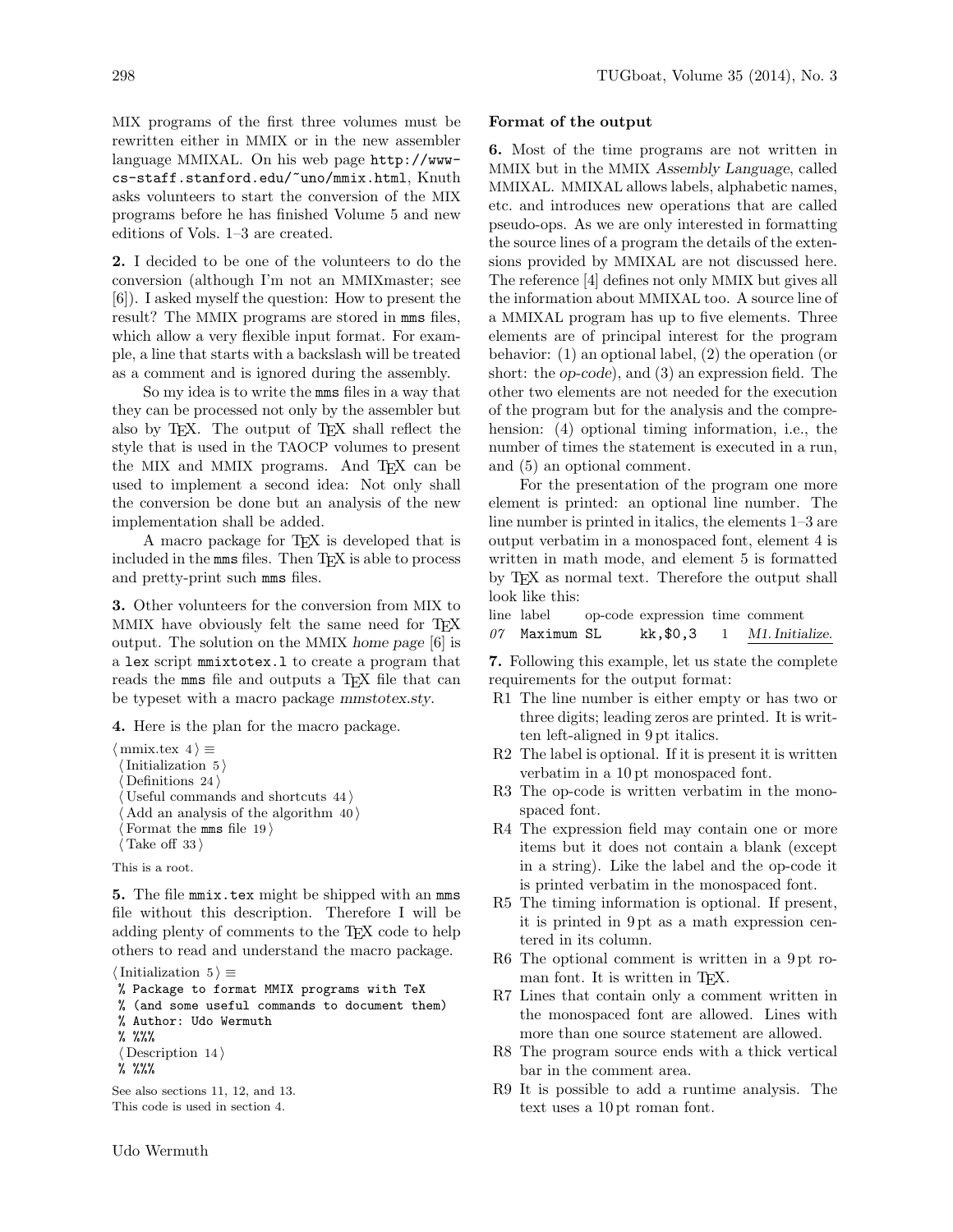R10 The output shall show the name and the source of the MIX program, the name of the author, who programmed the MMIX source, and the date of the conversion.

### Preparation

8. The monospaced font is a 10 pt font (see R2), the other fonts have size 9 pt (R1, R5, and R6). The 9 pt fonts (and the 6 pt fonts for subscripts) are not activated in plain TEX. Let's give them names.

```
\langle Fonts 8 \rangle \equiv% name 9pt and 6pt fonts
\font\ninerm=cmr9 \font\sixrm=cmr6
\font\ninesy=cmsy9 \font\sixsy=cmsy6
\font\ninei=cmmi9 \font\sixi=cmmi6
\font\nineit=cmti9 \font\ninesl=cmsl9
\font\ninett=cmtt9
\font\ninebf=cmbx9 \font\sixbf=cmbx6
```
This code is used in section 24.

9. The example in section 6 shows that MMIXAL uses characters that have a special meaning in TEX, for example, the dollar sign and hash mark are important symbols in MMIXAL. Therefore the output must be filtered and the functions assigned to the special characters in TEX have to be deactivated.

Plain T<sub>F</sub>X provides a **\dospecials** command, but let us separate the MMIXAL and TEX special characters.

```
\langle List symbols that are special in T<sub>E</sub>X 9\rangle \equiv% special in TeX but common in MMIX
\def\mmixdospecials{\do\ \do\$\do\&\do\#%
                        \do\^\do\_\do\%\do\~}
% remaining special characters in TeX
\def\texdospecials{\do\\\do\{\do\}}
```
See also section 10. This code is used in section 24.

10. To switch off the special meaning of the above listed characters a command from The T<sub>E</sub>Xbook  $[5]$ , p. 380, is used.

```
\langle List symbols that are special in TFX 9 \rangle +=
\def\uncatcodespecials{% redef special chars
   \def\do##1{\catcode'##1=12 }%
   \mmixdospecials\texdospecials}
```
11. In the header the author, the name of the program and the original source are listed. The footer states the date and provides a page number. This fulfills requirement R10.

```
\{Initialization 5 \rangle +≡
% Header and Footer
\headline={\sevenrm Author: \authorH\hfill
            Program: \pgmnameH.mms (\sourceH)}%
\footline={\sevenrm Date: \dateF\hfill
            \sevenbf\folio}%
```
12. The printed document shall not only show the program but also provide the possibility of including an analysis of the algorithm (R9). The analysis is placed in a second file (a plain TEX file) and it is included with an \input statement. The name of the file is created from the name of the program extended by the suffix aoa and, of course, with file extension .tex.

```
\{Initialization 5 \rangle +≡
% file name for the ''Analysis of Algorithm''
\def\AoAfile{\pgmnameH_aoa.tex}
```
13. The name of the program is by default the name of the MMIXAL file — but the user has the ability to override that name. The name of the author, the source location and the date are initialized with some text, but it is expected that the user specifies them before mmix.tex is loaded. The external control sequences are copied and made \undefined.

```
\{Initialization 5 \rangle +≡
\def\checkextdata{%
  \ifundef pgmname \def\pgmnameH{\jobname}%
  \else\let\pgmnameH=\pgmname
     \let\pgmname=\undefined
  \fi
  \ifundef author \def\authorH{Unknown}%
   \else\let\authorH=\author
     \let\author=\undefined
  \fi
  \ifundef source \def\sourceH{TAOCP}%
  \else\let\sourceH=\source
     \let\source=\undefined
  \fi
  \ifundef date \def\dateF{\number\year}%
  \else\let\dateF=\date
     \let\date=\undefined
  \fi}
```
14. The values for date, author and source must be declared outside of the package. Let us document this at the beginning of the package.

```
\langle Description 14 \rangle \equiv% before the macro package is loaded the
% following must be \def'ed
% required: \date, \author, \source
% the program name is taken from the mms-file
% but it can be overwritten
% optional: \pgmname
```
See also sections 26, 41, and 53. This code is used in section 5.

### Line numbers

15. The output format states all the information about line numbers, as they are not part of the input file. Of course a counter for the numbers is needed.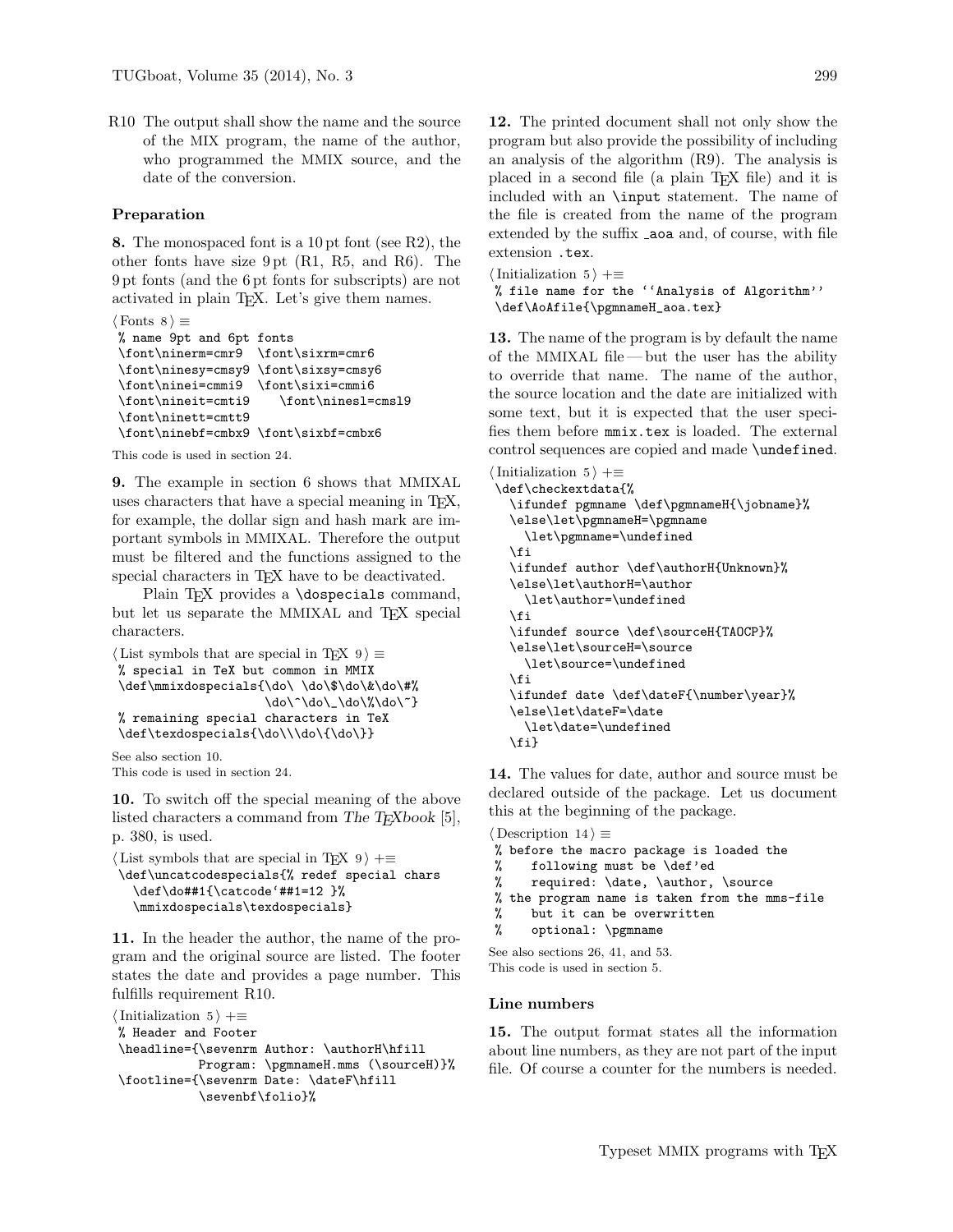$\langle$  Counters 15  $\rangle \equiv$ % count registers \newcount\lnocnt % counter for line numbers

```
See also section 25.
This code is used in section 24.
```
16. Next the width of the column for the line numbers has to be defined. Two cases are stated in the requirements: 2 and 3 digits (see R1).

```
\langle Dimensions 16 \rangle \equiv% dimen registers
\newdimen\lnotwodigitswidth % 2 digits col
 \newdimen\lnothreedigitswidth % or 3 digits
See also section 22.
```
This code is used in section 24.

17. Here are the default widths of the columns.

```
\langle Set values of dimen-registers 17 \rangle \equiv
```

```
{\setbox0=\hbox{\nineit 00\tentt\quad}%
 \global\lnotwodigitswidth=\wd0
 \global\lnothreedigitswidth=1.25\wd0 }%
```
See also section 23.

This code is used in section 35.

18. Lines can only be numbered if the space is reserved for the column of numbers: \colforlnotrue must be set. Then a number is printed if the flag \ifnumberlines is true. A third flag is needed to set the number of digits for line numbers.

```
\langle Flags 18 \rangle \equiv% if flags
\newif\ifcolforlno % true: add col for lno
                          % true: number the lines
\newif\ifthreedigitlno % true: use 001..999
```

```
See also section 43.
This code is used in section 24.
```
19. The output routine for line numbers prints leading zeros (R1).

```
\langle Format the mms file 19 \rangle \equiv\def\printlinenumber{% with leading 0s
   \ifthreedigitlno % how many digits?
     \hbox to \lnothreedigitswidth{\it
       \ifnum\lnocnt<100 0\fi
       \ifnum\lnocnt<10 0\fi \number\lnocnt
       \hss}%
   \else\hbox to \lnotwodigitswidth{\it
       \ifnum\lnocnt<10 0\fi \number\lnocnt
       \hss}%
  \fi}
```
See also sections 20, 21, 27, 28, 29, 30, 31, 32, 34, 35, and 38. This code is used in section 4.

20. But before the output routine can be called it must be checked that line numbers shall be printed at all. Therefore the following macro is called to output the line number.

 $\text{Format the mass file } 19$  +≡ \def\numbermmixline{% shall no. be printed? \ifcolforlno \ifnumberlines \global\advance\lnocnt by 1 \printlinenumber % yes \else\phantom{\printlinenumber}% no \fi\fi}

21. To have the style of line numbers available if a comment or the text of the analysis of the algorithm needs to reference a line number, one more control sequence is provided. The command is used in text printed in roman type. It gets either a single line number or a range of line numbers and prints this in italics. So a simple solution is implemented which doesn't force the user to type in the italic correction.

```
\langle Format the mms file 19 \rangle +≡
\def\pgmline#1{% print #1 as line number
  \gdef\argpgmline{#1}% store #1 and look ahead
  \futurelet\next\pgmlinex}
\def\pgmlinex{% check if \next is . or ,
  \if.\next {\it\argpgmline}% no \/
  \else\if,\next {\it\argpgmline}% no \/
  \else {\it\argpgmline\/}% add \/
  \fi\fi}
```
## Times column

22. The optional column for the timing information (R5) gets its own dimen register.

```
\langle Dimensions 16 \rangle +≡
\newdimen\timecolumnwidth % column for time
```
**23.** To allow entries like " $A - 1$ " the column must be wider than three symbols.

 $\langle$  Set values of dimen-registers 17  $\rangle$  +≡

{\setbox0=\hbox{\$2M+M\$}% 10pt gives white space \global\timecolumnwidth=\wd0 }%

24. Of course, as the column is optional one more flag needs to be declared.

It is time to collect all definitions in a sorted list. Such a list might be easier to understand if the mmix.tex file comes without this documentation, so some sub-entries are created.

```
\langle Definitions 24 \rangle \equiv% %%% Definitions
 \langle Counters 15 \rangleDimensions 16\rangleFlags 18\newif\iftimeinfostated % true: add time col
 \langle Fonts 8 \rangle(List symbols that are special in T<sub>E</sub>X 9)
```
See also section 39.

This code is used in section 4.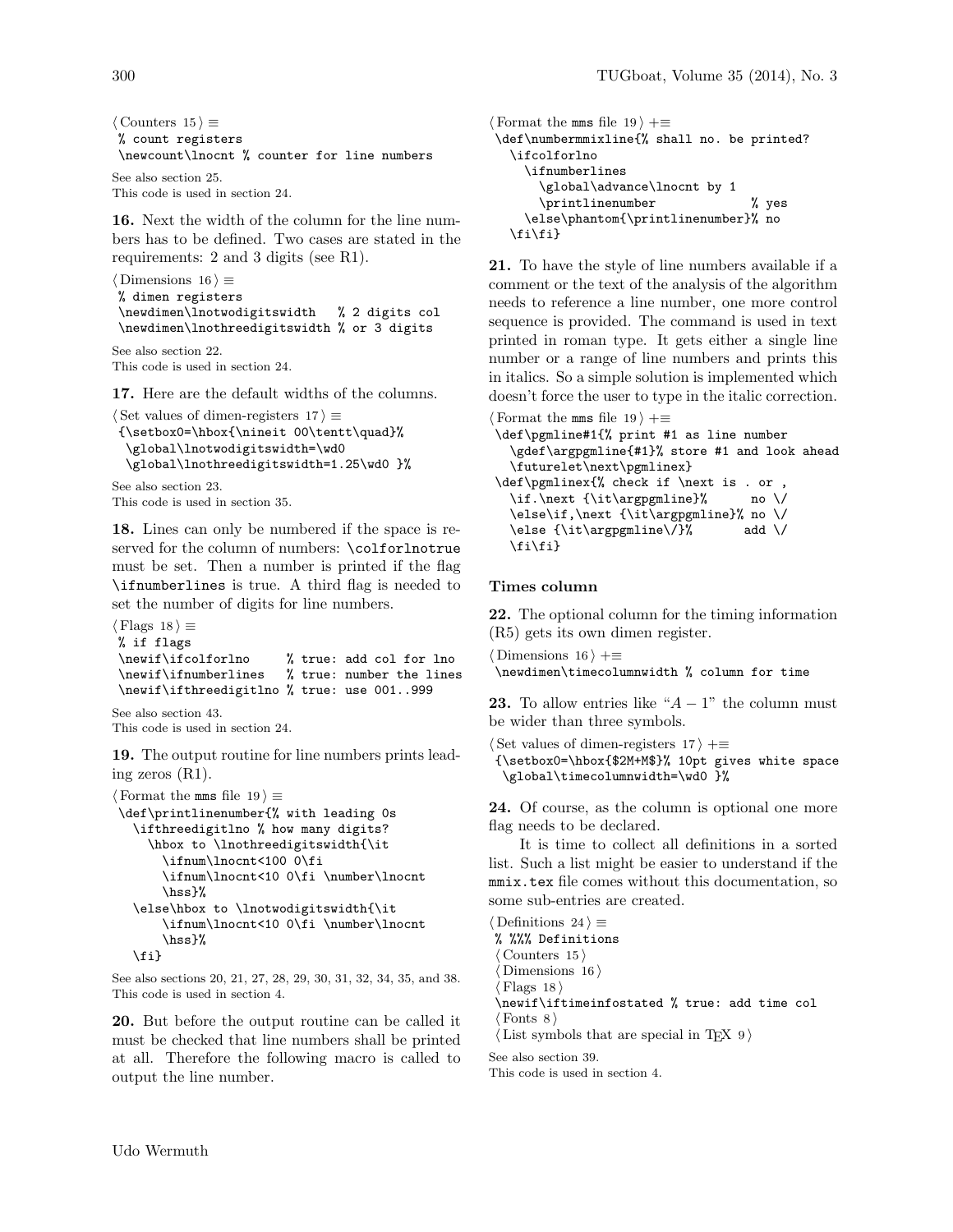## Setting the output format

25. To identify the size of the field for the line numbers a hint must be given by the author of the program. This hint is a counter called \mmixtype. Three cases must be considered according to R1: The values 0 and 1 mean no line numbers are used, 2 and 3 stand for two-digit line numbers, and 4 and 5 for three-digit numbers.

And requirement R5 is also covered: If the value is odd the timing information is present: 0, 2, and 4 format the program without timing information, but 1, 3, and 5 have such information.

And a third bit of information is included: if the number is positive the line numbering starts immediately. Otherwise a command must be given to start the numbering.

```
\langle Counters 15 \rangle +≡
```

```
\newcount\mmixtype % a value between -5 and 5
% -1,0,1: no line numbers, no space reserved
% absolute value 2,3: add column for 2 digits
% absolute value 4,5: add column for 3 digits
% > 1: start line numbering directly
% <-1: a user command starts numbering
% write a line ('!' is the commchar) with
% even value: label op expr ! comment
% odd value: label op expr ! time ! comment
```
26. I decided to set this counter by an "assignment" to the macro package. Therefore, a typical first line looks like the following lines in the comment.

```
\langle Description 14 \rangle +≡
% start a programm with all \def's in one line
% (n is the \mmixtype explained elsewhere):
```

```
% \def\date{<date>}\def\author{<name>}
```

```
% \def\source{<volume, page>}\input mmix =n
```
27. The value of \mmixtype determines the values of all flags. They are set even when \mmixtype has a value outside the defined range from  $-5$  to  $+5$ . Such an error situation is tested and reported later.

```
\langle Format the mms file 19 \rangle +≡
% %%% Format
\def\setflagsformmixtype{% analyse \mmixtype
  \ifnum\mmixtype<0
     \mmixtype=-\mmixtype % wait with numbering
  \else
     \numberlinestrue % prep. to number 1st line
   \fi
   \ifnum\mmixtype>1 % activate numbering
     \colforlnotrue
     \ifnum\mmixtype>3 % use 3 digits
       \threedigitlnotrue
  \fi\fi
   \ifodd\mmixtype % timing info is present
     \timeinfostatedtrue
   \fi}
```
28. In the case that  $\scriptstyle\rm\,}<-1$  the numbering of lines is activated by user commands. They are placed in the comment of a source line.

 $\langle$  Format the mms file 19  $\rangle$  +≡

```
% start and stop line numbering
\let\startnumbering=\numberlinestrue
```
\let\stopnumbering=\numberlinesfalse

### Input format

29. How shall the MMIXAL program line of section 6 be entered into the input file? Requirements R2–R4 state that a monospaced font is used for the above defined elements 1–3. As special symbols of TEX might be present the best way to typeset them is to use verbatim mode. My idea is to use a special character that ends the verbatim mode, which is automatically started in every line, and then to format the rest of the line in TEX. Such a flag makes it possible to fulfill the requirements R6 and R7. I call this special character the commchar and by default the exclamation mark is used for it.

A single commchar is required if no timing information is present and two are used to identify the timing information. The above stated program line is therefore coded like this:

Maximum SL kk,\$0,3 !1! \step M1. Initialize. The label, the op-code, and the expression must always start at the same column to be properly aligned in the output. The macros shouldn't destroy other input styles, for example, several MMIXAL statements might be written in one line (see R7).

Note: The control sequence \step is one of the useful macros defined later in this package.

 $\langle$  Format the mms file 19  $\rangle$  +=

```
\def\setcommchar#1{% boundary for verbatim
 \vskip-\baselineskip% for first end of line
  \gdef\commchar{#1}%
 \def\par{\endgraf\verbatim#1}}
```
30. The verbatim mode is defined in a standard way (see The T<sub>E</sub>Xbook [5], pp. 380–382).

```
\langle Format the mms file 19 \rangle +=
% Verbatim macros
\def\verbatim{\begingroup % ends in \doverbatim
  \setupverbatim
  \doverbatim}
\def\setupverbatim{%
  \def\par{\leavevmode\endgraf\noindent}%
  \catcode'\'=\active
  \obeylines
  \uncatcodespecials
  \obeyspaces}
% now make a blank a control space
{\boldsymbol{\times}} {\boldsymbol{\times}}%
% and avoid ligatures of ? and ! with '
{\catcode'}'=\active \qget'{\relax\lq}}
```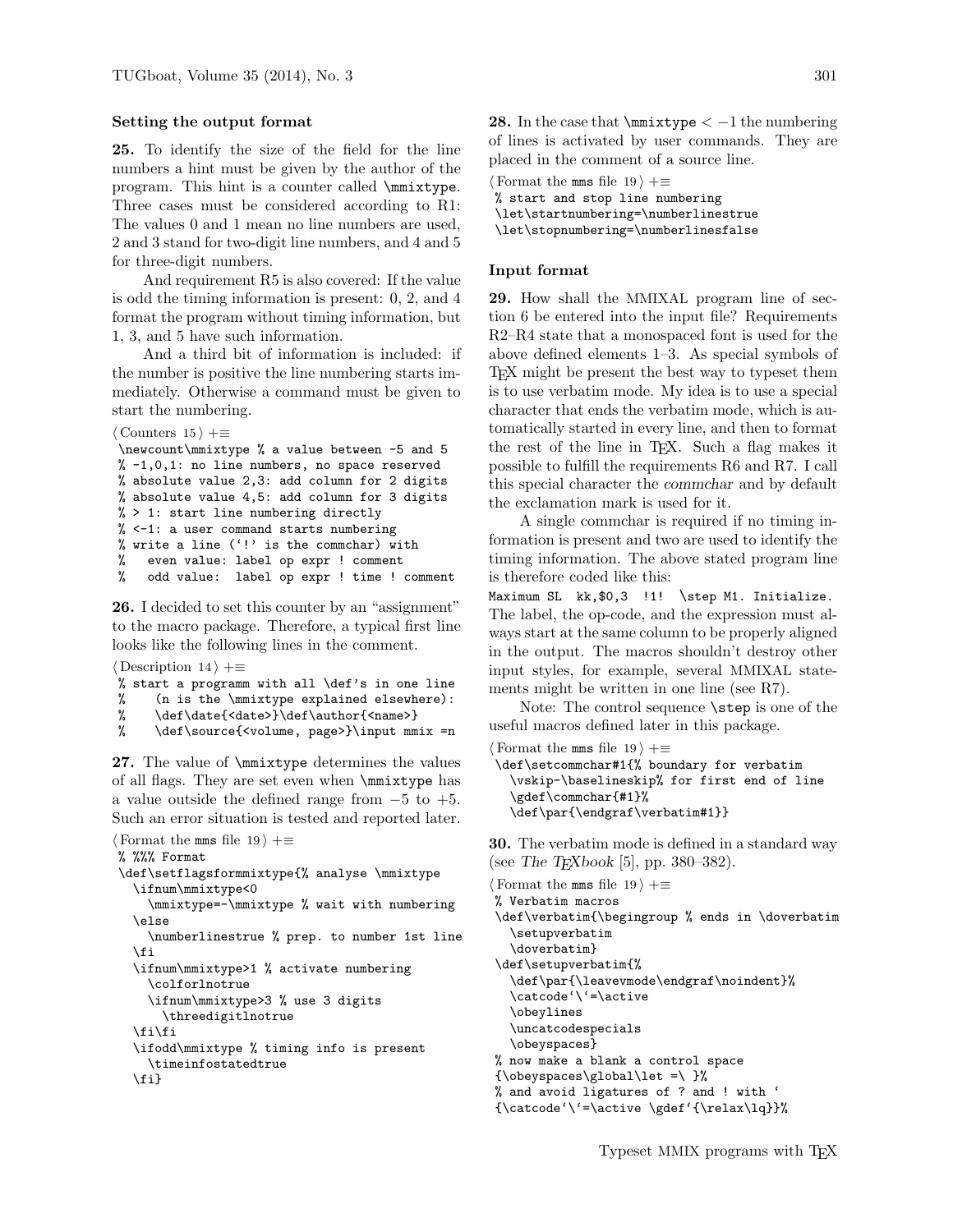31. When the verbatim mode is executed the tests for the line numbering and the timing information are made. The change of \everypar and \par is reverted in the comment field to allow, for example, a command like \smallskip.

Note that a missing second commchar with an odd \mmixtype results in a couple of errors (runaway argument) in \printtimeinfo, but forgetting the second commchar seems unlikely.

```
\text{Format the rms file } 19 \rightarrow +\equiv\long\def\doverbatim#1{% #1 is the commchar
   \everypar{\numbermmixline}%
   \def\nextmmixline##1#1{\noindent
     \tentt##1%
     \endgroup % opened in \verbatim
     \printtimeinfo}%
   \iftimeinfostated
     \gdef\printtimeinfo##1#1{% #1<time>#1
       \hbox to \timecolumnwidth{%
         \hss$ ##1 $\hss}\resetpar}%
   \else\global\let\printtimeinfo\resetpar
  \eta\nextmmixline}
\def\resetpar{\everypar{}\let\par=\endgraf
   \ignorespaces}
```
32. The exclamation mark seems to work fine as the commchar, but there might be reasons to switch the commchar in a program.

 $\langle$  Format the mms file 19  $\rangle$  +≡ \def\newcommchar#1{% change the commchar \gdef\commchar{#1}% \def\par{\endgraf\verbatim#1}% new \par \obeylines}% end-of-line is the new \par

# Activation

33. In order to get all macros working together they must be called in a certain sequence. First, the macro \setflagsformmixtype has to be executed, which makes the value of \mmixtype positive and sets the flag for immediate line numbering. Next, the commchar must be defined. The command starts the verbatim mode after the first \par command and reads in the first line of the MMIXAL program. And of course the assignment statement for the \mmixtype must be executed. All this is done in the following way:

- a) With \afterassignment a (not yet opened) group is closed; the counter \mmixtype gets the value that appears after the \input mmix.
- b) A group is opened. It will be closed with the construction in a).
- c) With \aftergroup the following sequence is prepared:
	- \setflagsformmixtype is called;
	- \setcommchar is called (in a group);
- an exclamation mark is given as an argument for \setcommchar;
- **\obeylines** is called;
- and \par starts the verbatim mode.
- d) Finally, \global\mmixtype is the left side of the assignment statement (see a)).

And here is the place where we call the test for the value of \mmixtype. If an error would be reported in the macro \setflagsformmixtype the user would see a bunch of tokens that have to be read again. Therefore the test for an error is made just before \par at the end of part c) is executed and the verbatim mode starts.

```
\langle Take off 33 \rangle \equiv% %%% Start
\langle Last-minute procedures 36\rangle\def\getmmixtype{% needs a ''right side''
   \langle Prepare the environment 37 \rangle\afterassignment\egroup% an assignment ends
  \bgroup % this group
  \aftergroup\setflagsformmixtype
  \aftergroup\begingroup% closed in last line
  \aftergroup\setcommchar
  \aftergroup!% this is the default commchar
  \aftergroup\obeylines
  \aftergroup\testvalueofmmixtype
  \aftergroup\par
   \global\mmixtype}% now get \mmixtype
 \getmmixtype
```
This code is used in section 4.

34. What has to be done to prepare the environment? Answer: set the fonts, initialize the variables (external and internal) and handle TEX comments.

The  $\infty$  inepoint macro of The TEXbook [5], pp. 414–415, does more than we need, but it shows how to switch to the 9 pt fonts.

- $\langle$  Format the mms file 19  $\rangle$  +≡
- % switch to 9pt fonts

```
\def\setupfonts{\def\rm{\fam0\ninerm}%
  \textfont0=\ninerm \scriptfont0=\sixrm
 \textfont1=\ninei \scriptfont1=\sixi
 \textfont2=\ninesy \scriptfont2=\sixsy
 % no changes for fam3
 \def\it{\fam\itfam\nineit}%
         \textfont\itfam=\nineit
 \def\sl{\fam\slfam\ninesl}%
        \textfont\slfam=\ninesl
 \def\tt{\fam\ttfam\ninett}%
         \textfont\ttfam=\ninett
 \def\bf{\fam\bffam\ninebf}%
         \textfont\bffam=\ninebf
         \scriptfont\bffam=\sixbf
 \def\oldstyle{\mit\ninei}%
 \rm}
```
35. Here the variables are set to their initial values.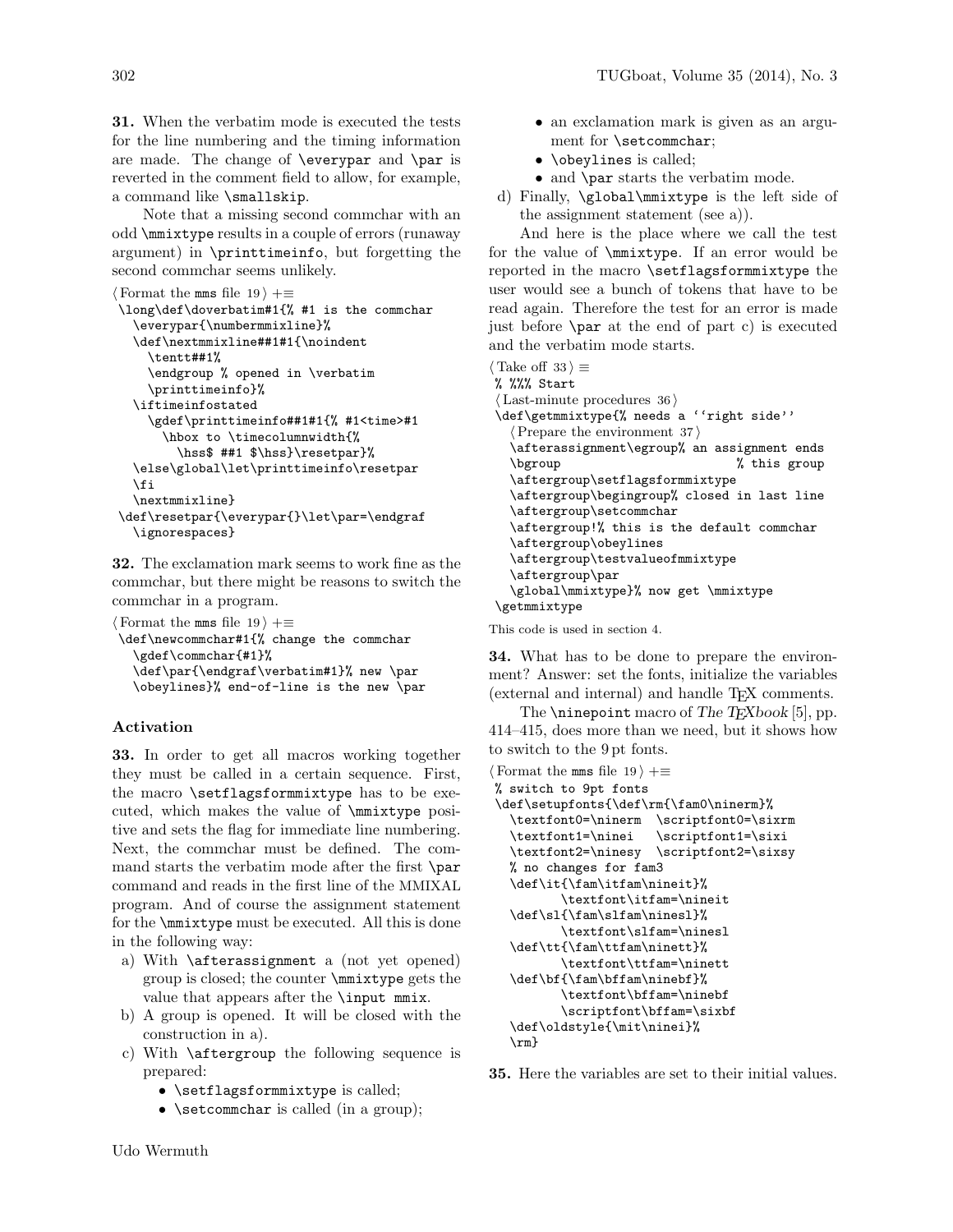```
\text{Format the rms file } 19 +≡
% set the variables to their default values
\def\setvariables{\mmixtype=0 \lnocnt=0
   \langle Set values of dimen-registers 17\rangle\colforlnofalse \numberlinesfalse
  \threedigitlnofalse \timeinfostatedfalse}
```
36. One problem remains: If a TEX comment is placed at the end of the comment field the end-ofline information is not available and the verbatim mode isn't restarted. So the % is made active. It gobbles the comment and behaves like the current definition of \par.

```
\langle Last-minute procedures 36 \rangle \equiv{\obeylines \catcode'\%=\active
 \gdef\handleTeXcomments{\catcode'\%=\active
    {\obeylines \gdef%##1
     {\endgraf\expandafter\verbatim\commchar}}}}%
\def\resetTeXcomment{\catcode'\%=14 }
```
This code is used in section 33.

37. Now we collect the pieces together to prepare the environment.

```
\langle Prepare the environment 37 \rangle \equiv\checkextdata \setupfonts
\setvariables \handleTeXcomments
```
This code is used in section 33.

38. One task is open: To give a warning message if \mmixtype is out of range. I prefer to issue an error message. The following macro is called after \mmixtype was made positive.

```
\langle Format the mms file 19 \rangle +≡
\def\testvalueofmmixtype{% value must be < 6
   \ifnum\mmixtype>5
     \errhelp\mmixtypeerror
     \errmessage{The number \string\mmixtype
        \space must be between -5 and 5}%
   \fi}
```
39. We append the help message to the definitions.

```
\langle Definitions 24 \rangle +≡
% help messages
\newlinechar='\^^J
\newhelp\mmixtypeerror{%
 mmixtype is the number
   stated after \string\input\space mmix.^^J%
 It must be between -5 and 5.
 Three aspects are coded into it:^^J%
 if it is odd
   time information is given (use two !);^^J%
 if it is -1, 0, 1
   no line numbers are present;^^J%
 if it is -3, -2, 2, 3
   line numbers have two digits;^^J%
 if it is -5, -4, 4, 5
   line numbers have three digits;^^J%
 if it is >1
   immediate numbering of lines is started.}%
```
### Last line

40. At the end of the program source the possibility of including a separate file with the analysis of the algorithm shall be given (see R9). The name of the file was already defined above. The text shall be printed in a roman font of size 10 pt. Therefore we must switch back to 10 pt before that section can start.

```
\langle Add an analysis of the algorithm 40 \rangle \equiv% %%% Macros for the last line(s)
% typeset the Analysis of the Algorithm
\def\Analysis{\medbreak
  \def\rm{\fam0\tenrm}% back to 10pt
   \textfont0=\tenrm \scriptfont0=\sevenrm
  \textfont1=\teni \scriptfont1=\seveni
  \textfont2=\tensy \scriptfont2=\sevensy
  % fam3 was not changed
  \def\it{\fam\itfam\tenit}%
          \textfont\itfam=\tenit
  \def\sl{\fam\slfam\tensl}%
          \textfont\slfam=\tensl
  \def\tt{\fam\ttfam\tentt}%
          \textfont\ttfam=\tentt
  \def\bf{\fam\bffam\tenbf}%
          \textfont\bffam=\tenbf
          \scriptfont\bffam=\sevenbf
  \def\oldstyle{\mit\teni}%
  \rm % activate \tenrm
   \noindent{\tenbf Analysis}\par% the headline
  \nobreak\smallskip\noindent}
```
See also section 42. This code is used in section 4.

41. The section with the analysis is started with the last line of the file. Similar to the first line it follows a special convention.

All programs have to use the control sequence \eop. It typesets a thick vertical rule as it is stated in requirement R8. It also stops the line numbering.

```
\langle Description 14 \rangle +≡
% use \eop in the comment of the last
% source line
% end the input file with a line that
% contains either (! is the commchar)
% ''!\endprogram\bye'' (even \mmixtype)
% or ''!!\endprogram\bye'' (odd \mmixtype)
% or use \endwAoA instead of \endprogram
% to input a file with an analysis
```
42. At the end of the input file a group is still open that must be closed. And % gets back its default meaning. But first, up to two empty hboxes are deleted (that might have been created on the current horizontal line) to avoid a line break in front of this "empty line".

 $\langle$  Add an analysis of the algorithm 40  $\rangle$  +≡

\def\eop{% end of program symbol

\qquad\vrule height 7pt depth 1pt width 3pt \eopusedtrue\stopnumbering}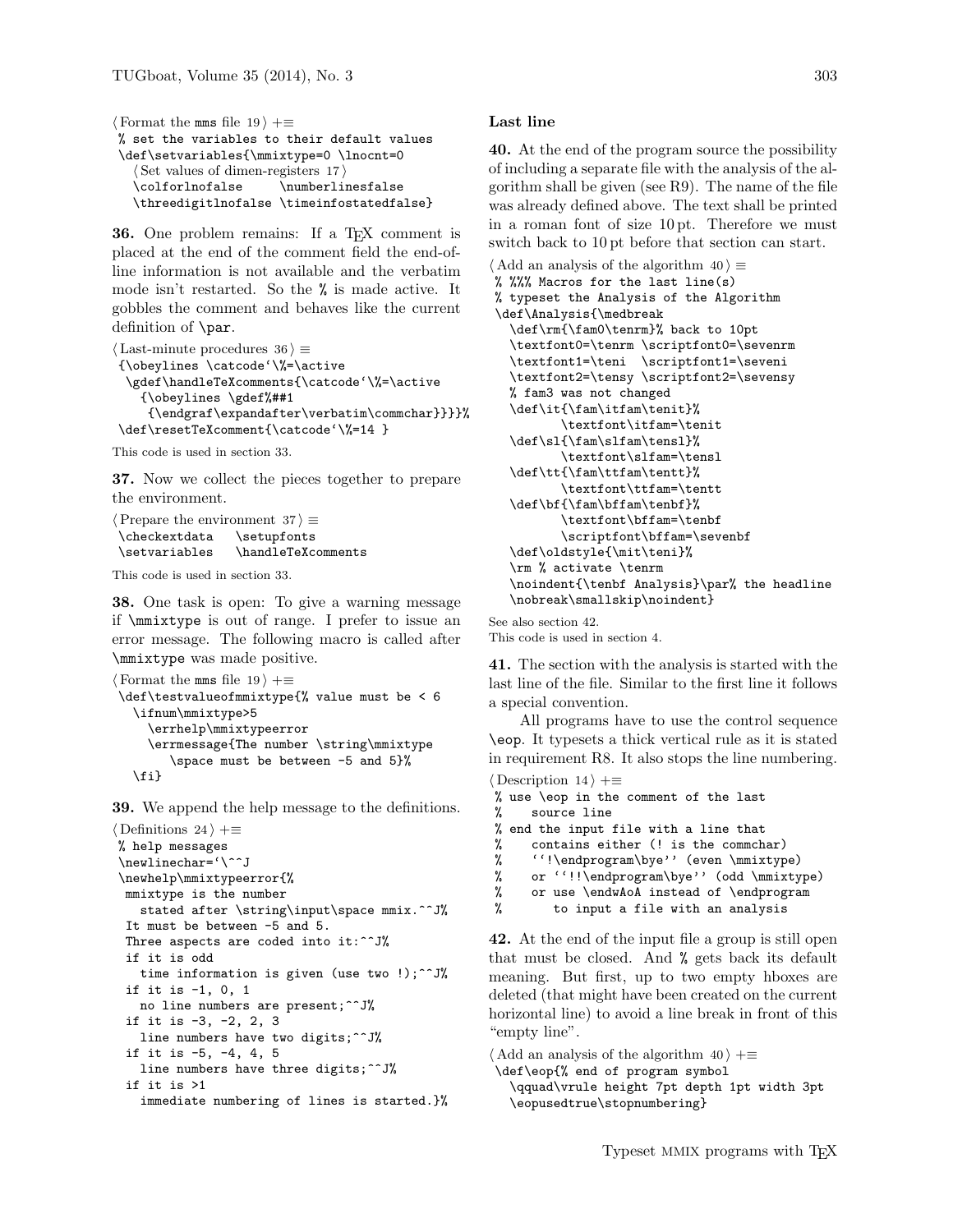```
\def\clearline{% remove 0--2 empty hboxes
  {\setbox0=\lastbox \setbox0=\lastbox}}
\def\endprogram{\clearline
  \ifeopused\eopusedfalse
  \else\message{^^JWarning: end the program
                with \string\eop^^J}%
  \fi
  \endgroup% opened in \getmmixtype
  \resetTeXcomment}
\def\endwAoA{\endprogram\bigskip
  \Analysis \input\AoAfile}
```
43.  $\langle$  Flags 18  $\rangle$  += \newif\ifeopused % true: ''\eop'' was used

## **Shortcuts**

44. When the analysis is written some commands for often-used idioms reduce the amount of typing.

```
\langle Useful commands and shortcuts 44\rangle \equiv% %%% Useful commands
\def\MIX{{\ninett MIX}}
\def\MMIX{{\ninett MMIX}}
\def\MMIXAL{{\ninett MMIXAL}}
\let\NULL\Lambda % the null link
\def\AVAIL{\hbox{\ninett AVAIL}}% free space
\let\Gets\Leftarrow % get space from AVAIL
\let\implies\Rightarrow % more ''logical''
% units for the analysis: oops and mems
\def\oops{\hbox{$\upsilon$}}\let\oop=\oops
\def\mems{\hbox{$\mu$}} \let\mem=\mems
% reference to equation numbers of TAOCP
\def\numeq(#1){\hbox{$({\oldstyle#1})$}}
\def\eq(#1){% outputs Eq. (...)
   \hbox{Eq.\thinspace\numeq(#1)}}
\def\Eq(#1){% outputs Equation (...)
   \hbox{Equation \numeq(#1)}}
```

```
See also sections 45, 46, 48, 49, 50, 51, and 52.
This code is used in section 4.
```
45. Some commands and shortcuts are needed in the comments to a program. For example, the steps of an algorithm are labeled with the identifying letter of the algorithm, a number, and a phrase. This information is often stated in the comment to a program. (The phrase might be omitted; for example, see [3], Vol. 1, p. 236.)

```
\langle Useful commands and shortcuts 44 \rangle +\equiv% steps in algorithms
\def\algidphrase#1#2#3.#4.{% #1 #arguments;
  % #2 phrase delimiter; #3 step id; #4 phrase
  $\underline{\hbox{\sl
       \vphantom{y}#3.%
       \ifnum #1>1 \enspace #4#2\fi}}%
  $\space}
\def\step#1. #2.{\algidphrase2.#1.#2.}
\def\steq#1. #2?{\algidphrase2?#1.#2.}
\def\stepid#1.{\algidphrase1-#1.-.}
```
46. Sometimes several lines get a single comment: In [3], Vol. 1, p. 258 and 278 (and in [4], p. 107) a right brace is used to collect the statements for a comment. Place the command \mlsc (multiple lines, single comment) in the middle or just above the middle of the lines that get one comment.

```
\langle Useful commands and shortcuts 44 \rangle +\equiv% place the command in (odd number) or
% just above (even number) the middle
\def\mlsc#1:#2{% #1 #lines; #2 comment
  \smash{\ifodd#1\else\lower.45\baselineskip\fi
     \hbox{$% next line: see \TeX book, p.194
       \openup-1\jot % cancel for \eqalign
       \langle Compute \dimen255 from #1 (i.e., #lines) 47)
       \left.\kern-.5em % empty left brace
       \eqalign{\vrule height\dimen255
                        width 0pt depth 0pt }%
       \right\}% visible right brace
       $\thinspace#2}}}
```
47. The height of the brace is of course roughly the number of lines, which are combined by the brace, multiplied by the \baselineskip. I use the formula: number of lines  $\times$  (\baselineskip + 3 pt) – 8 pt.

```
\langle Compute \dimen255 from #1 (i.e., #lines) 47 \rangle \equiv% compute height of brace
\dimen255=\baselineskip
\advance\dimen255 by 3pt
\multiply\dimen255 by #1\relax
\advance\dimen255 by -8pt
```
This code is used in section 46.

48. Next some special constructions: The dot minus (monus operation or saturating subtraction) is a binary operation defined by  $a - b = \max(0, a - b)$ . It isn't coded like \doteq as it is not a relation and some care must be taken with the position of the dot. The notation of the conditional expression is changed in TAOCP, Vol. 4a.

 $\langle$  Useful commands and shortcuts 44  $\rangle$  +≡ % special operations \def\dm{% dot minus: saturating subtraction \mathbin{\mathop{\kern0pt \smash{-}}% \limits^{\raise.55ex\hbox{\$\textstyle.\$}}}} \def\ite(#1?#2:#3){% if-then-else; Vol.4a, p.96 (#1\,{\rm?\ }#2{\rm:}\enspace#3)}

49. The following shortcuts make special symbols of TEX available for comments.

The plain T<sub>E</sub>X command for  $\lceil \cdot \rceil$  is redefined here. The original definition is stored in \lstroke.

 $\langle$  Useful commands and shortcuts 44  $\rangle$  +≡ % symbols of \TeX \def\vs{{\tt\char32 }}% visible space \def\bs{{\tt\char92 }}% backslash \def\bo{{\tt\char123 }}% open brace \def\bc{{\tt\char125 }}% close brace \let\lstroke\l \def\l\\_{{\tt\char95 }}% long underline

\def\h\#{\hbox{\${}^\#\$}}% high # (hex no.)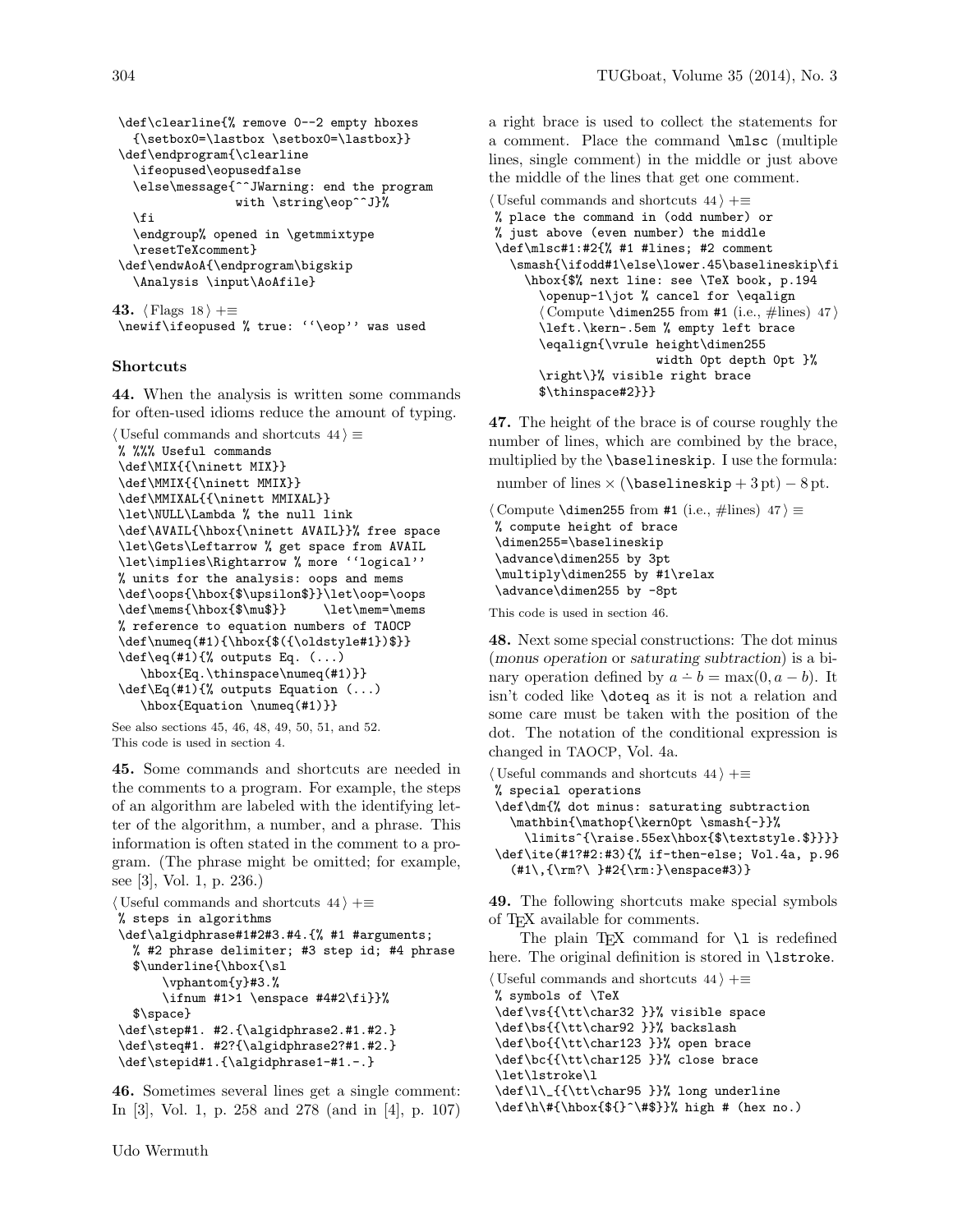### More shortcuts

50. Here are some shortcuts that I find useful. In a comment short words must be processed in math mode either as roman text or monospaced text. So I define a couple of commands for that.

Often text must be placed in an hbox. And a short cut for an array with a roman or monospaced name and a math mode index is quite useful.

```
\langle Useful commands and shortcuts 44 \rangle +≡
% %%% my shortcuts
% output rm or tt in math with 1 to 3 chars
\def\r#1{{\rm #1}}
\def\rr#1#2{{\rm #1#2}}
\def\rrr#1#2#3{{\rm #1#2#3}}
\def\m#1{{\tt #1}}
\def\mm#1#2{{\tt #1#2}}
\def\mmm#1#2#3{{\tt #1#2#3}}
% output of rm or tt text in boxes or arrays
\def\rb#1{\hbox{\rm #1}}% rm box
\def\mb#1{\hbox{\tt #1}}
\def\ra#1[#2]{\hbox{\rm #1[$#2$]}}% rm array
\def\ma#1[#2]{\hbox{\tt #1[$#2$]}}
```
51. I add a comment in front of a subroutine or procedure. A few lines describe the calling sequence, the entry and exit conditions, and changed special or global registers. This is described on page 55 of [4]. I start such comments indented at the column of the op-code and with a > that sticks out to the left. To get this alignment in the case when timing information is present some care must be taken.

```
\langle Useful commands and shortcuts 44 \rangle +≡
\def\gts{% align 'g' with the op-code col
  \iftimeinfostated
     {% omit time column if \mmixtype is odd
      \ninerm\hskip-\timecolumnwidth
      {\tentt\ }}% add space for 2nd commchar
  \eta{\tentt>\space }}
```
## Final remarks

52. The following command doesn't produce any output. Nevertheless I find it useful in the analysis of the algorithm. The timing information states how often a source line is executed but for a line with a branch instruction it is also useful to know how often a bad branching decision was made.

Therefore I place the following command directly after the second commchar and state the number of bad decisions.

```
\langle Useful commands and shortcuts 44 \rangle +≡
```

```
% used to state number of bad decisions
```
\def\bad#1\bad{\ignorespaces}% no output

53. The macros have been presented for a single mms file. But the conversion project needs to rewrite

many MIX programs. So, to create a book of converted programs, for example, for a complete chapter of TAOCP, the individual files can be \input in a main file which is then processed by TEX. (Of course the main file must include a definition like, for example, \let\goodbye=\bye and then the redefinition of \bye: \outer\def\bye{\par\vfill\supereject \endinput}.)

To avoid reloading this package a test is added that determines if the package is already known. And all the counters, fonts etc. are reset to their initial value.

Note that \endinput and \fi must appear in the same line (see The T<sub>E</sub>Xbook [5], p. 214).

```
\langle Description 14 \rangle +≡
% %%%
% don't load the file several times
% but reset variables, fonts etc.
\def\ifundef #1 {% see \TeX book, ex. 7.7
  \expandafter\ifx\csname #1\endcsname\relax}
\ifundef mmixisloaded \def\mmixisloaded{true}%
\else\getmmixtype\endinput\fi
```
54. To test the scripts and to give an example of how to use the macro package a small example is shown in the appendix.

## Index and List of sections

55. A literate program comes usually with an index of the names of used identifiers— variables, types, functions, procedures, or whatever the used programming language offers. It includes also certain aspects of the program that might be of interest to users or developers who want to change the code. For example, error messages are listed.

The index lists the section numbers, in which the entry appear. The section number, in which an identifier is defined, is written in slanted digits.

| (space): 30                  | \commchar: $29, 32, 33, 36$         |
|------------------------------|-------------------------------------|
| $\%: 36$                     | conditional expression: 48          |
| $\cdot: 30$                  | \date: 13, 14, 26                   |
| $\alpha$ : 45                | \dateF: 11, 13                      |
| $\text{Analysis: } 40, 42$   | default values: 12, 13, 17, 23,     |
| $\Lambda$ ile: 12, 42        | 29, 33                              |
| $\arg{pgmline: 21}$          | \dm: $48$                           |
| \author: 13, 14, 26          | $\text{do}: 9, 10$                  |
| $\{\text{authorH}: 11, 13\}$ | $\downarrow$ doverbatim: 30, 31     |
| \AVAIL: 44                   | $\end{program}: 41, 42$             |
| $\b{bad}: 52$                | $\end{wAoA}: 41, 42$                |
| \bc: $49$                    | $\text{leop}: 41, 42$               |
| \bo: $49$                    | $\leqslant$ 2                       |
| $\mathsf{b}\mathsf{s}: 49$   | $\text{leopusedtrue}: 42$           |
| changed plain TFX            | \Eq: $44$                           |
| commands: 30, 36, 49         | $\text{eq}: 44$                     |
| \checkextdata: 13, 37        | $\text{everypar}: 31$               |
| $\text{clearline}: 42$       | \footline: 11                       |
| \colforlnofalse: 35          | $\setminus$ getmmixtype: 33, 42, 53 |
| \colforlnotrue: 27           | \Gets: $44$                         |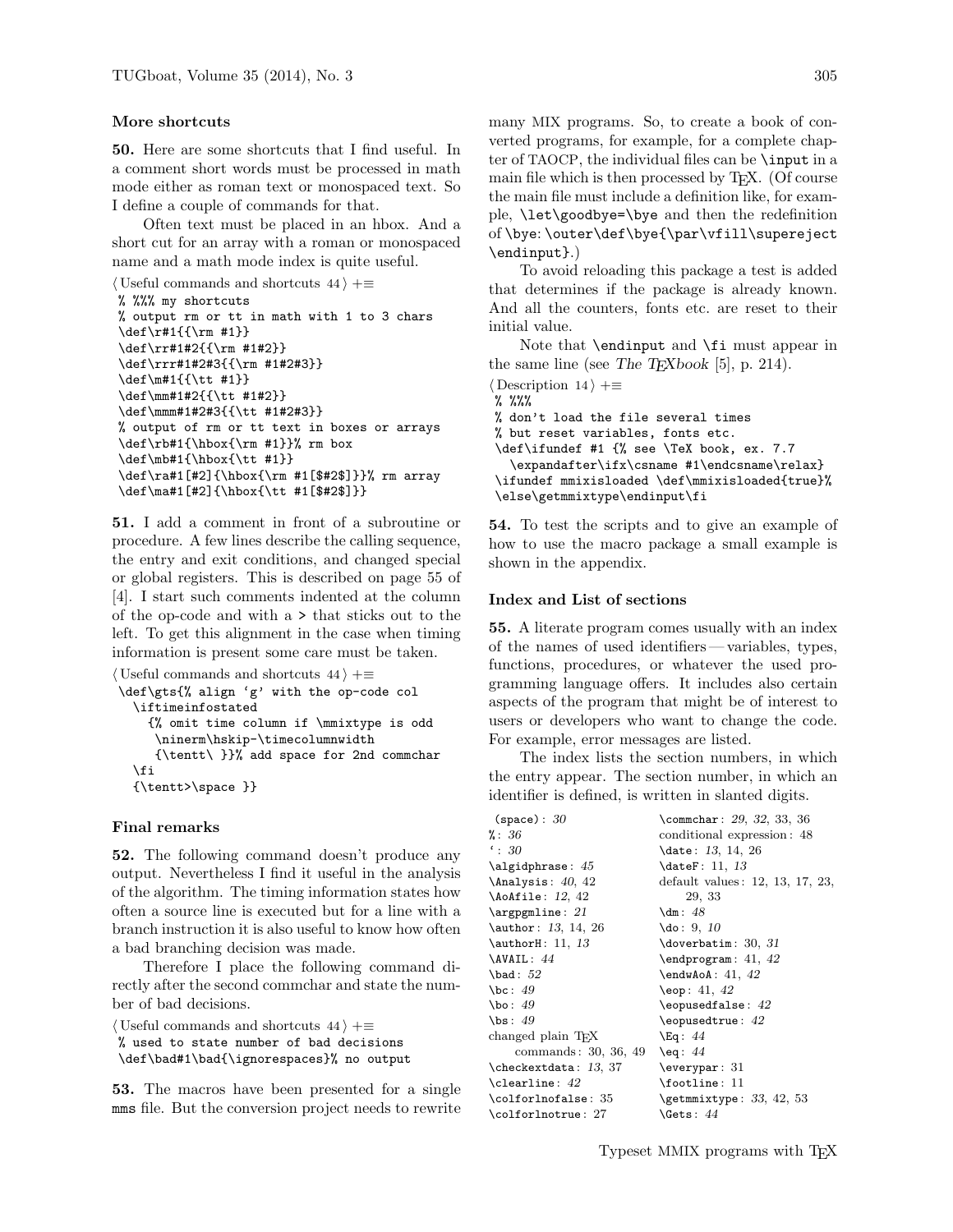\gts:  $51$ \h : 49 \handleTeXcomments: 36, 37 \oops: 44 \headline : 11 \ifcolforlno : 18, 20 \ifeopused : 42, 43 \ifnumberlines : 18, 20 \ifthreedigitlno : 18, 19 \iftimeinfostated:  $24, 31,$  \printlinenumber:  $19, 20$ 51 \ifundef: 13, 53 \implies : 44 \ite:  $48$ Knuth, Donald Ervin : 1 \l : 49 \lnocnt: 15, 19, 20, 35 \lnothreedigitswidth : 16, 17, 19 \lnotwodigitswidth : 16, 17, 19 \lstroke : 49  $\mathrm{m}$ : 50 \ma: 50 \mb : 50 \mem : 44 \mems : 44  $MIX: 1$ \MIX : 44  $\text{Misc}$ : 46 \mm : 50 MMIX : 1 MMIX home page : 3 \MMIX : 44 mmix.tex : 4, 5, 24 MMIXAL : 6, 9, 29 \MMIXAL : 44 \mmixdospecials : 9, 10 \mmixisloaded : 53 \mmixtype : 25, 26, 27, 33, 35, 38, 41, 51 \mmixtypeerror : 38, 39 \mmm : 50 mms files : 2, 53 \newcommchar: 32 \newlinechar: 39 \next : 21 \nextmmixline: 31 \ninebf: 8, 34 \ninei: 8, 34 \nineit: 8, 17, 34 \ninerm: 8, 34, 51 \nines1: 8, 34 \ninesy : 8, 34 \ninett: 8, 34, 44 \NULL : 44 \numberlinesfalse : 28, 35 Warning: end the . . . : 42 \numberlinestrue : 27, 28 \numbermmixline : 20, 31 \numeq : 44 \oop : 44 \par : 29, 30, 31, 32, 33 \pgmline: 21 \pgmlinex: 21 \pgmname : 13, 14 \pgmnameH : 11, 12, 13 \printtimeinfo: 31  $\mathbf{r}$ : 50  $\text{ra}: 50$  $\hbox{rb}: 50$ \resetpar : 31 \resetTeXcomment : 36, 42 \rr : 50 \rrr : 50 Runaway argument : 31 saturating subtraction : 48 \setcommchar : 29, 33 \setflagsformmixtype : 27, 33 \setupfonts: 34, 37  $\setminus$ setupverbatim: 30 \setvariables : 35, 37 \sixbf : 8, 34 \sixi : 8, 34 \sixrm: 8, 34 \sixsy : 8, 34 \source : 13, 14, 26 \sourceH : 11, 13 \startnumbering: 28 \step : 45 \stepid : 45 \steq : 45 \stopnumbering : 28, 42 TAOCP : 1, 2, 6, 45, 46, 48 \testvalueofmmixtype : 33, 38 \texdospecials : 9, 10 The number \mmixtype ...: 38 \threedigitlnofalse : 35 \threedigitlnotrue : 27 \timecolumnwidth : 22, 23, 31, 51 \timeinfostatedfalse : 35 \timeinfostatedtrue: 27 \uncatcodespecials : 10, 30 usage, first line : 14, 26 last line: 41 program lines : 25, 29, 41 value of \mmixtype : 25, 39 user commands : 14, 21, 28, 32, 42, 44, 45, 46, 48, 49 my collection : 50, 51, 52 \verbatim: 29, 30, 31, 32, 36  $\sqrt{vs}$ : 49 Wermuth, Udo: 5

56. The second index collects all headlines of the code parts. Here the headlines contain all section numbers that define the replacement code for the section name.

 $\langle$  Add an analysis of the algorithm 40, 42 i Used in 4.

Udo Wermuth

 $\langle$  Compute \dimen255 from #1 (i.e., #lines) 47  $\rangle$  Used in 46. Counters  $15, 25$  Used in 24. Definitions  $24, 39$  Used in 4. Description 14, 26, 41, 53  $\rangle$  Used in 5. Dimensions  $16, 22$  Used in 24. Flags 18, 43  $\rangle$  Used in 24. Fonts  $8$  Used in 24. h Format the mms file 19, 20, 21, 27, 28, 29, 30, 31, 32, 34,  $35, 38$  Used in 4.  $\langle$  Initialization 5, 11, 12, 13  $\rangle$  Used in 4.  $\text{Last-minute procedures } 36$  Used in 33. List symbols that are special in TFX  $9, 10$  Used in 24. mmix.tex  $4$  Root. Prepare the environment  $37$  Used in 33. Set values of dimen-registers  $17, 23$  Used in 35. Take off  $33$  Used in 4.  $\langle$  Useful commands and shortcuts 44, 45, 46, 48, 49, 50,  $51, 52$  Used in 4.

## References

- [1] Bart Childs, "Thirty years of literate programming and more?" TUGboat 31(2010), 183–188. http://tug.org/TUGboat/tb31-2/tb98childs. pdf (accessed: August 4, 2014)
- [2] Donald E. Knuth, Literate Programming, CSLI Lecture Note No. 27, 1992. http://www-cs-staff.stanford.edu/~uno/ lp.html (accessed: August 4, 2014)
- [3] Donald E. Knuth, The Art of Computer Programming, Addison-Wesley, Vol. 1 (3rd ed.), 1997; Vol. 2 (3rd ed.), 1998; Vol. 3 (2nd ed.), 1998; Vol. 4a (1st ed.), 2011. http://www-cs-staff.stanford.edu/~uno/ taocp.html (accessed: August 4, 2014)
- [4] Donald E. Knuth, The Art of Computer Programming— MMIX: A RISC Computer for the new Millennium, Vol. 1, Fascicle 1, Addison-Wesley, 2005. http://www-cs-staff.stanford.edu/~uno/ mmix.html (accessed: August 4, 2014)
- [5] Donald E. Knuth, The T<sub>E</sub>Xbook, Volume A of Computers & Typesetting, Addison-Wesley, 1984.
- [6] MMIX home page, hosted by: The MMIX Group at Munich University of Applied Sciences. http://mmix.cs.hm.edu (accessed: August 4, 2014)
- [7] Norman Ramsey, "Literate programming simplified", IEEE Software 11 (1994), 97–105. http://www.cs.tufts.edu/~nr/noweb/ (accessed: August 4, 2014)
	- $\diamond~\text{Udo}$  Wermuth Babenhäuser Straße 6 63128 Dietzenbach Germany u dot wermuth (at) icloud dot com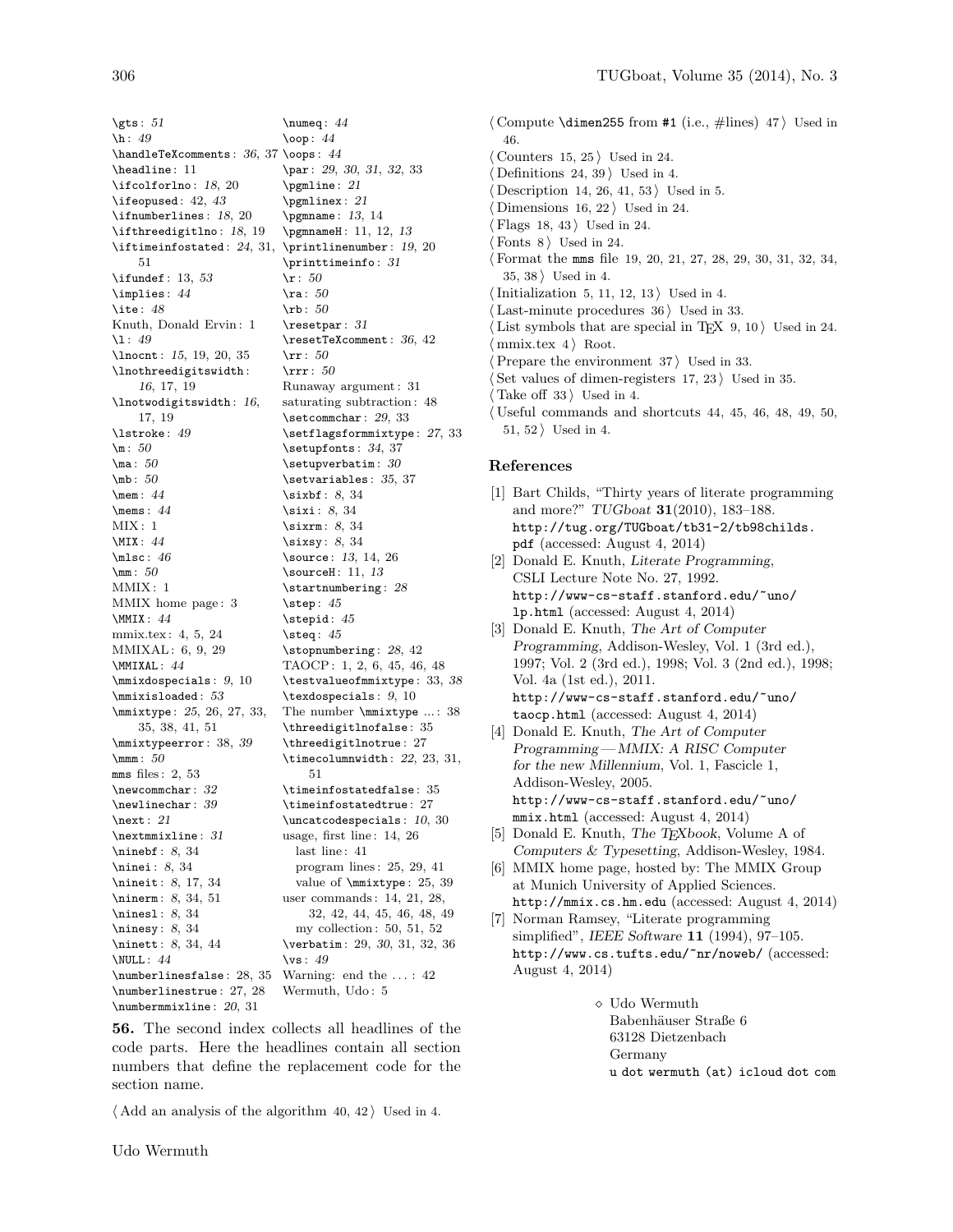#### Appendix: An Example

First the input (file  $1-3-3I \cdot \text{mms}$ ) is shown. Note that commchars are used only in lines that contain a comment. Line numbers and timing information are given only for the lines that belong to the subroutine.

The value of \mmixtype is −3 meaning that (a) the first line is not numbered (the value is negative), (b) line numbers need only two digits (i.e., value is −2 or −3), and (c) timing information is given (so value must be odd).

```
\label{thm:main} $$\def\data{04 Aug 2014}\def\source{V1, p.\\  177}\def\auth{Vdo Wermuth}\input mmix =-3!!\clearline{\tenbf Program I} ({\tenit Inverse in place\/})% use a lot of ''features''
!!\clearline\smallskip\timecolumnwidth=2.5em % (some are not necessary in this conversion)
n GREG 6 	 !! Number of elements in the permutation
j IS $0 \qquad !! Variables of the algorithm i SS $1
i IS $1
mm IS $2 !! $\mm mm = 8m$
            LOC Data_Segment
X GREG @
             OCTA 0 : $X[0]$ is not used
             OCTA 6,2,1,5,4,3 !! The data of Table 1.3.3--3
            LOC #100
         !!\gts Inverse a permutation in place
         !!\gts Entry condition: X[1]\,\ldots,Y[n] is a permutation of \{1,\ldots,n\}!!\gts Exit condition: array $X$ contains inverted permutation \startnumbering
:Invert SL mm,n,3 !1! \step I1. Initialize. $m\gets n$.
            NEG j,1 !1! $j\gets-1$.
2H LDO i,X,mm     !N! \step I2. Next element. $i\gets X[m]$.
            PBN i,5F !N!\bad C\bad To I5 if $i<0$.<br>STO j,X,mm     !N!\step I3. Invert one. $X[
3H STO j,X,mm     !N! \step I3. Invert one. $X[m]\gets j$.
            SR j,mm,3 \text{NN} : \text{NN} : \text{NN} : \text{NN} : \text{NN} : \text{NN} : \text{NN} : \text{NN} : \text{NN} : \text{NN} : \text{NN} : \text{NN} : \text{NN} : \text{NN} : \text{NN} : \text{NN} : \text{NN} : \text{NN} : \text{NN} : \text{NN} : \text{NN} : \j, j !N!
            SL mm,i,3 {}_{\text{N}}!N! $m\gets i$.<br>LDO i,X,mm . N! $i\gets X[m
                                                   IN! $i\gets X[m]$.
4H PBP i,3B !N!\bad C\bad \steq I4. End of cycle? To I3 if $i>0$.
            SET i,j <br>
NEG i,i <br>
NEG i,i <br>
NEG i,i <br>
NEG i,i <br>
NEG i,i <br>
NEG i,i <br>
NEG i,i <br>
NEG i,i <br>
NEG i,i <br>
NEG i,i <br>
NEG i,i <br>
NEG i,i <br>
NEG i,i <br>
NEG i,i <br>
NEG i,i <br>
NEG i,i <br>
NEG i,i <br>
NEG i,i <br>
NEG i,i <br>
NEG i,i <br>
NEG i,i <br>
NE
5H NEG i,i \text{IN! } \text{Step 15. } \text{ Store final value. } \text{STO} \text{ i, X, mm} \text{ } \text{S } \text{[m]} \text{ set } \text{S}. \text{ } \text{ Theorem 1. } \text{C} \text{ } \text{S} \text{ } \text{C} \text{ } \text{C} \text{ } \text{C} \text{ } \text{C} \text{ } \text{C} \text{ } \text{D} \text{ } \text{C} \text{ } \text{D} \text{ } \text{D} \text{ } \text{C} \text{ } \text{D} \text{ } \text{D} \text{ } \text{D} \texti,X,mm \{N\} \{N\} \{N\} \{m\}. \newcommchar. % change the commchar
6H SUB mm,mm,8 .N. \step I6. Loop on $m$.<br>PBP mm.2B .N. \bad 1\bad To I2 if $m>
                         mm, 2B .N.\bad 1\bad To I2 if m>0$. \stopnumbering
* inspect memory locations of array X for the result
             TRAP 0,Halt,0
Main IS : Invert ... \eop
..\endwAoA\bye
```
The last line of the input file ends the source with \endwAoA. So a second file with the analysis of the algorithm is needed; it is the file 1-3-3I\_aoa.tex:

In step~I3 each slot of the array~\$X\$ once receives a negative value and in step~I5 it is filled with a positive number. Using Kirchhoff's law the number of times step~I6 is executed is equal to the number of times steps~I5 and~I2 are executed; that is steps~I2 and~I6 have count \$N\$. Step~I5 is entered from I4 \$C\$~times, so I2 goes \$N-C\$~times to step~I5 and \$C\$~times to~I3. And step~I3 goes \$N\$~times to step~I4, which must return \$N-C\$~times to~I3.

Of course, \$N\$ is the number of elements in the permutation and~\$C\$ is the number of its cycles. The \mb{PB..}~instructions in lines~\pgmline{04} and~\pgmline{10} are based on the assumption that in most cases \$C\leq N/2\$. An analysis of~\$C\$ shows that its average value is the harmonic number~\$H\_n\$. So the assumption is correct.

The program needs \$4N\mems + (12N+5C+4)\oops\$. The execution with the test data, the permutation  $(4\ 5)(2)(1\ 6\ 3)\$ , gives the statistic for \mb{Invert}: {\tt 78~instructions, 24~mems, 91~oops; 11~good guesses, 7~bad}. (The total run time is 96\oops\ as the \mb{TRAP} instruction needs 5\oops.) As in this case \$N=6\$ and \$C=3\$ the above formula calculates \$(4\times6)\mems=24\mems\$ and \$(12\times6+5\times3+4)\oops=(72+15+4)\oops=91\oops\$ in agreement with the measured data.